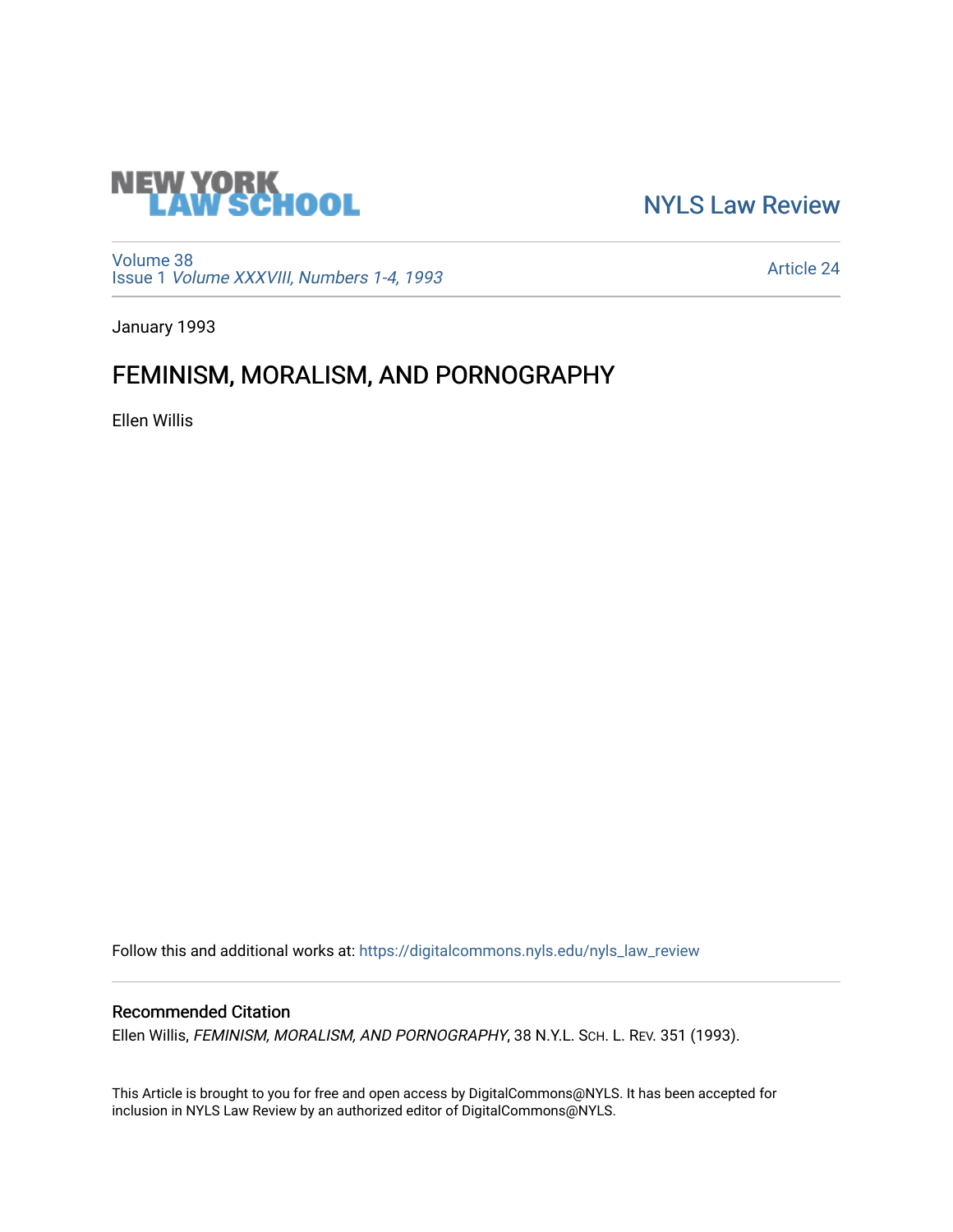## **FEMINISM, MORALISM, AND PORNOGRAPHY'**

## **ELLEN WILLIS"**

For women, life is an ongoing good cop-bad cop routine. The good cops are marriage, motherhood, and that courtly old gentleman, chivalry. Just cooperate, they say (crossing their fingers), and we'll go easy on you. You'll never have to earn a living or open a door. We'll even get you some romantic love. But you'd better not get stubborn, or you'll have to deal with our friend rape, and he's a real terror; we just can't control him.

Pornography often functions as the bad cop. If rape warns that without the protection of one man we are fair game for all, the hard-core pornographic image suggests that the alternative to being a wife is being a whore. As women become more "criminal," the cops call for nastier reinforcements; the proliferation of lurid, violent porn (symbolic rape) is a form of backlash. But one can be a solid citizen and still be shocked (naively or hypocritically) by police brutality. However widely condoned, rape is illegal. However loudly people proclaim that porn is as wholesome as granola, the essence of its appeal is that emotionally it remains taboo. It is from their very contempt for the rules that bad cops derive their power to terrorize (and the covert approbation of solid citizens who would love to break the rules themselves). The line between bad cop and outlaw is tenuous. Both rape and pornography reflect a male outlaw mentality that rejects the conventions of romance and insists, bluntly, that women are cunts. The crucial difference between the conservative's moral indignation at rape, or at *Hustler,* and the feminist's political outrage is the latter's understanding that the problem is not bad cops or outlaws but cops and the law.

Unfortunately, the current women's campaign against pornography seems determined to blur this difference. Feminist criticism of sexist and misogynist pornography is nothing new; porn is an obvious target insofar as it contributes to larger patterns of oppression-the reduction of the female body to a commodity (the paradigm being prostitution), the sexual intimidation that makes women regard the public streets as enemy territory (the paradigm being rape), sexist images and propaganda in general. But what is happening now is different. By playing games with the English

**\*\*** Professor **of** Journalism, **New** York University.

351

**<sup>\*</sup> 0** Copyright **1992 by** Ellen Willis, Wesleyan University Press. **This** article **was published originally in 1979.** Ellen **Willis, VILLAGE VOICE, Oct. 15, 1979, at 8, Nov. 12, 1979, at 8,** *reprinted in* **ELLEN WILLIS, BEGINNING TO SEE THE LIGHT: SEX, HOPE, AND ROCK-AND-ROLL 219 (Wesleyan University Press, 2d ed. 1992). Reprinted by permission of the University Press of New England. Annotating footnotes have been added by** the editors.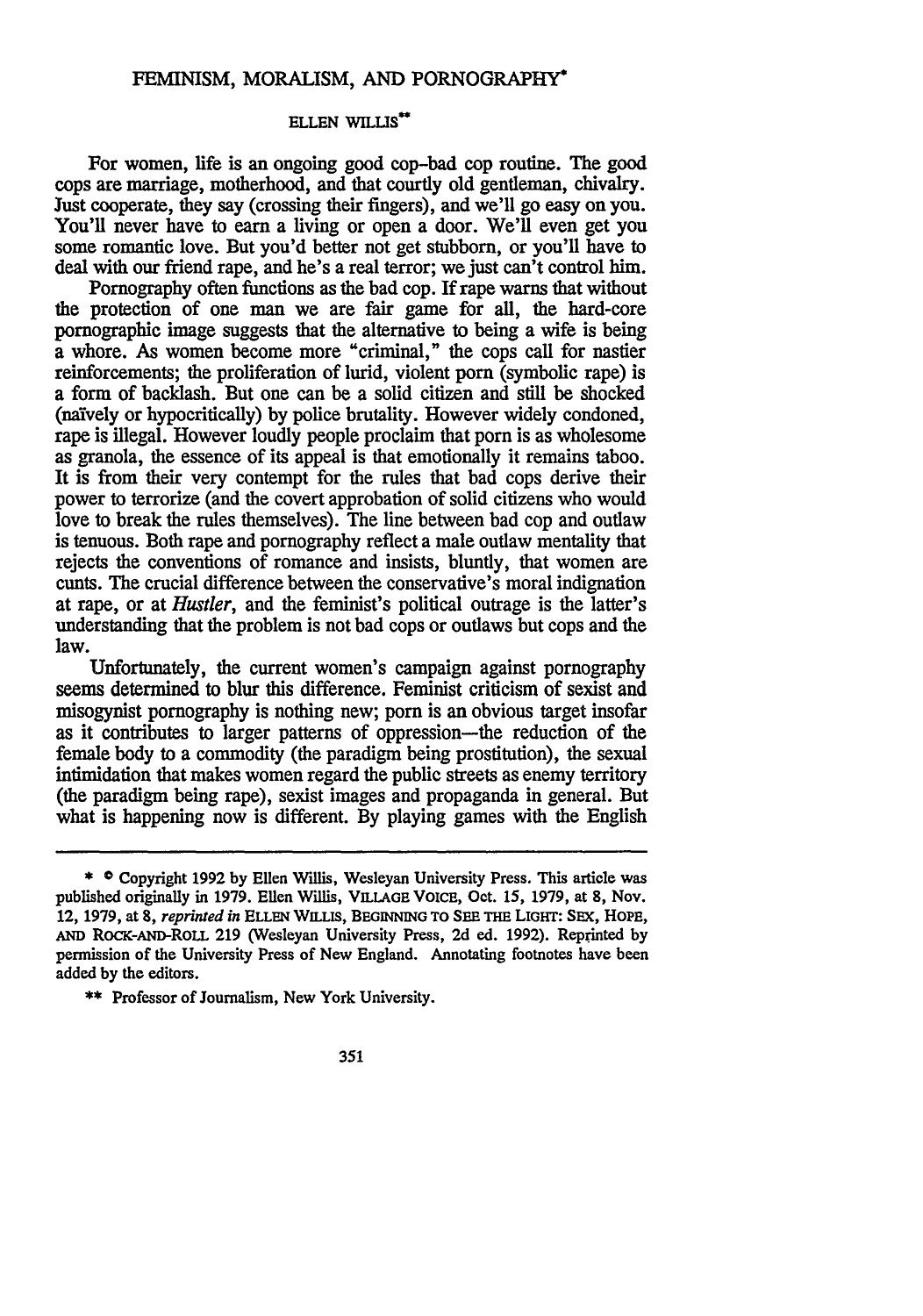language, anti-porn activists are managing to rationalize as feminism a single-issue movement divorced from any larger political context and rooted in conservative moral assumptions that are all the more dangerous for being unacknowledged.

When I first heard there was a group called Women Against Pornography (WAP),<sup>1</sup> I twitched. Could I define myself as Against Pornography? Not really. In itself, pornography-which, my dictionary and I agree, means any image or description intended or used to arouse sexual desire-does not strike me as the proper object of a political crusade. As the most cursory observation suggests, there are many varieties of porn, some pernicious, some more or less benign. About the only generalization one can make is that pornography is the return of the repressed, of feelings and fantasies driven underground by a culture that atomizes sexuality, defining love as a noble affair of the heart and mind, lust as a base animal urge centered in unmentionable organs. Prurience-the state of mind **I** associate with pornography-implies a sense of sex as forbidden, secretive pleasure, isolated from any emotional or social context. I imagine that in utopia, porn would wither away along with the state, heroin, and Coca-Cola. At present, however, the sexual impulses that pornography appeals to are part of virtually everyone's psychology. For obvious political and cultural reasons nearly all porn is sexist in that it is the product of a male imagination and aimed at a male market; women are less likely to be consciously interested in pornography, or to indulge that interest, or to find porn that turns them on. But anyone who thinks women are simply indifferent to pornography has never watched a bunch of adolescent girls pass around a trashy novel. Over the years I've enjoyed various pieces of pornography-some of them of the sleazy Forty-second Street paperback sort-and so have most women I know. Fantasy, after all, is more flexible than reality, and women have learned, as a matter of survival, to be adept at shaping male fantasies to their own purposes. If feminists define pornography, per se, as the enemy, the result will be to make a lot of women ashamed of their sexual feelings and afraid to be honest about them. And the last thing women need is more sexual shame, guilt, and hypocrisy-this time served up as feminism.

So why ignore qualitative distinctions and in effect condemn all pornography as equally bad? WAP organizers answer-or finesse-this question by redefining pornography. They maintain that pornography is not really about sex but about violence against women. Or, in a more

**<sup>1.</sup>** Women Against Pornography is a Manhattan-based anti-pornography organization.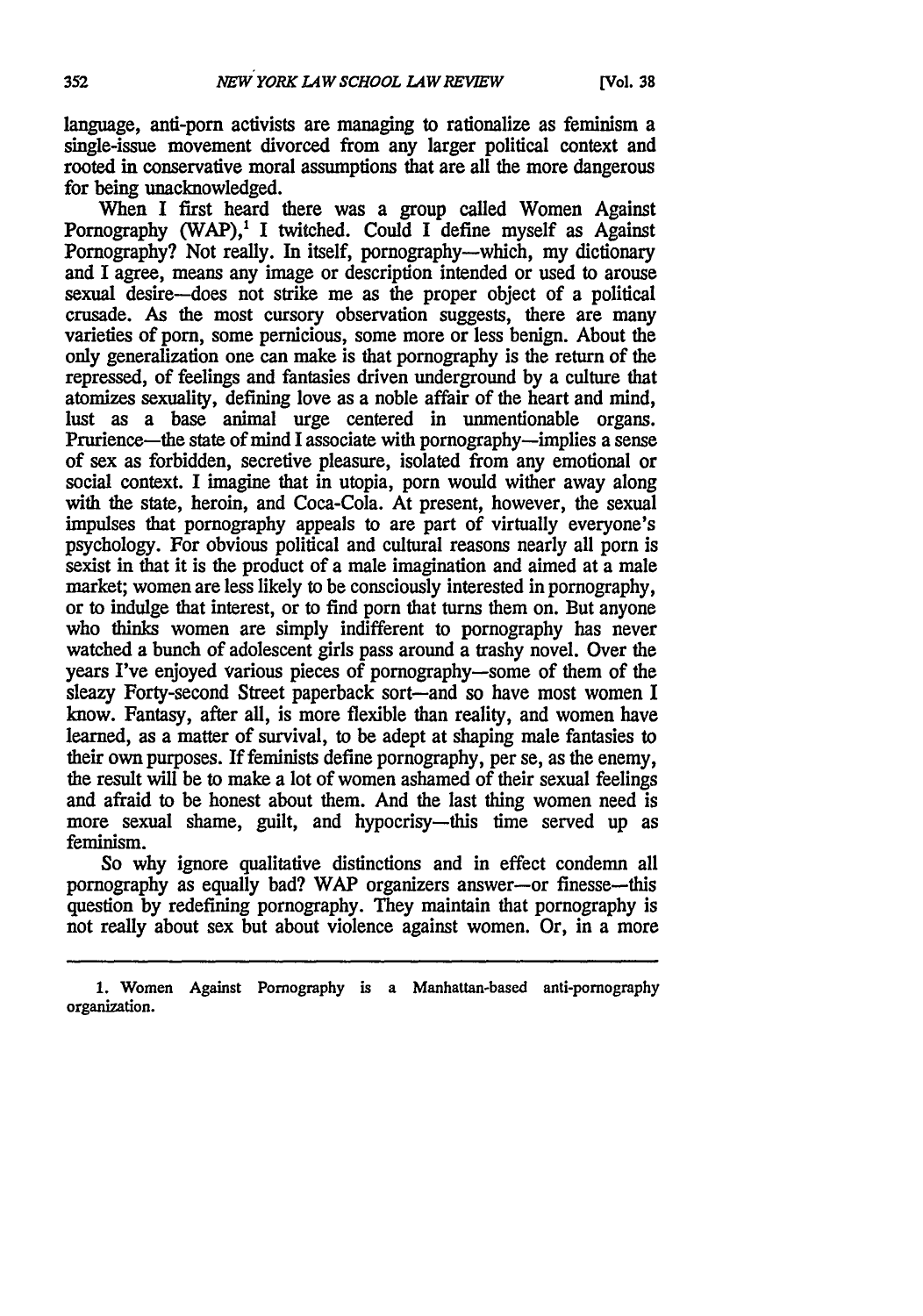colorful formulation, "Pornography is the theory, rape is the practice."<sup>2</sup> Part of the argument is that pornography causes violence; much is made of the fact that Charles Manson and David Berkowitz had porn collections. This is the sort of inverted logic that presumes marijuana to be dangerous because most heroin addicts started with it. It is men's hostility toward women-combined with their power to express that hostility and for the most part get away with it-that causes sexual violence. Pornography that gives sadistic fantasies concrete shape-and, in today's atmosphere, social legitimacy-may well encourage suggestible men to act them out. But if *Hustler* were to vanish from the shelves tomorrow, I doubt that rape or wife-beating statistics would decline.

Even more problematic is the idea that pornography depicts violence rather than sex. Since porn is by definition overtly sexual, while most of it is not overtly violent, this equation requires some fancy explaining. The conference WAP held in September was in part devoted to this task.<sup>3</sup> Robin Morgan and Gloria Steinem addressed it by attempting to distinguish pornography from erotica.4 According to this argument, erotica (whose etymological root is "eros," or sexual love) expresses an integrated sexuality based on mutual affection and desire between equals; pornography (which comes from another Greek root-"porne," meaning prostitute) reflects a dehumanized sexuality based on male domination and exploitation of women. The distinction sounds promising, but it doesn't hold up. The accepted meaning of erotica is literature or pictures with sexual themes; it may or may not serve the essentially utilitarian function of pornography. Because it is less specific, less suggestive of actual sexual activity, "erotica" is regularly used as a euphemism for "classy porn." Pornography expressed in literary language or expensive photography and consumed by the upper middle class is "erotica"; the cheap stuff, which can't pretend to any purpose but getting people off, is smut. The eroticaversus-porn approach evades the (embarrassing?) question of how porn is *used.* It endorses the portrayal of sex as we might like it to be and

2. This statement made **by** Robin Morgan has been adopted as a slogan by antipornography organizations. *See* Aric Press et al., *The War Against Pornography,* **NEWSWEEK,** Mar. **18, 1985,** at *58,* **60.**

3. The conference was held at Martin Luther King Jr. High School in New York City during September 1979. *See* Leslie Bennetts, *Conference Examines Pornography as a Feminist Issue,* N.Y. **TIMES,** Sept. **17,** 1979, at B10.

*4. See id. See also* George Dullea, *X-Rated 'Couples Films' Finding a New Market,* N.Y. **TIMES,** Oct. 6, 1986, at B12 (quoting Robin Morgan: "What women have been trying to say in a million different ways is that real eroticism has nothing to do with pornography."); Gloria Steinem, *Erotica and Pornography: A Clear and Present Difference, in* **TAKE BACK THE** NIGHT: WOMEN **ON PORNOGRAPHY** *35,* **38** (Laura Lederer ed., **1980)** ("[E]rotica is about sexuality, but pornography is about power and sex-as-weapon . . . . ").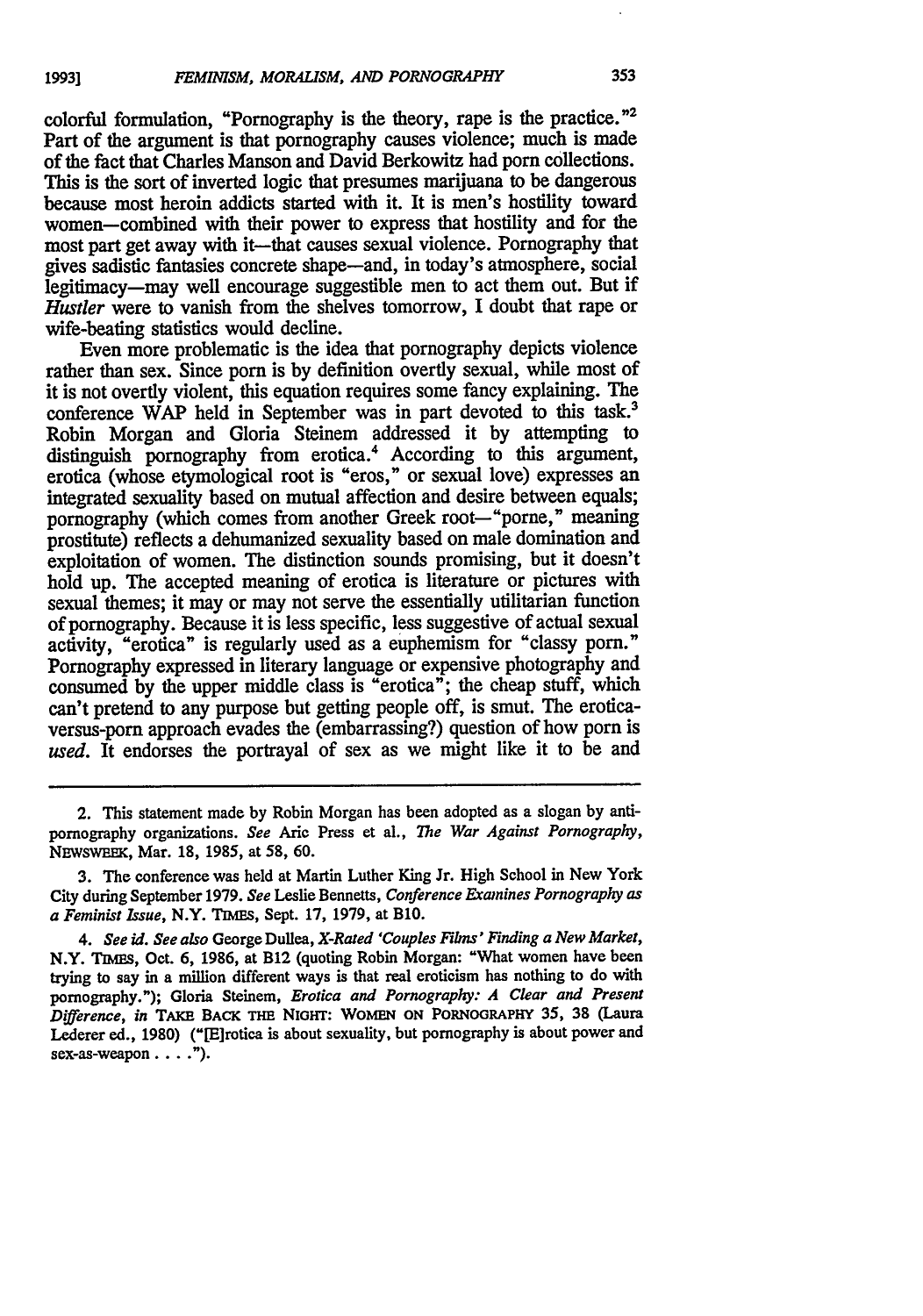condemns the portrayal of sex as it too often is, whether in action or only in fantasy. But if pornography is to arouse, it must appeal to the feelings we have, not those that **by** some utopian standard we ought to have. Sex in this culture has been so deeply politicized that it is impossible to make clear-cut distinctions between "authentic" sexual impulses and those conditioned by patriarchy. Between, say, *Ulysses*<sup>5</sup> at one end and *Snuff<sup>6</sup>* at the other, erotica/pornography conveys all sorts of mixed messages that elicit complicated and private responses. In practice, attempts to sort out good erotica from bad porn inevitably come down to "What turns me on is erotic; what turns you on is pornographic."

It would be clearer and more logical simply to acknowledge that some sexual images are offensive and some are not. But logic and clarity are irrelevant-or rather, inimical-to the underlying aim of the anti-porners, which is to vent the emotions traditionally associated with the word "pornography." As I've suggested, there is a social and psychic link between pornography and rape. In terms of patriarchal morality both are expressions of male lust, which is presumed to be innately vicious, and offensive to the putative sexual innocence of "good" women. But feminists supposedly begin with different assumptions—that men's confusion of sexual desire with predatory aggression reflects a sexist system, not male biology; that there are no good (chaste) or bad (lustful) women, just women who are, like men, sexual beings. From this standpoint, to lump pornography with rape is dangerously simplistic. Rape is a violent physical assault. Pornography can be a psychic assault, both in its content and in its public intrusions on our attention, but for women as for men it can also **be** a source of erotic pleasure. **A** woman who is raped is a victim; a woman who enjoys pornography (even if that means enjoying a rape fantasy) is in a sense a rebel, insisting on an aspect of her sexuality that has been defined as a male preserve. Insofar as pornography glorifies male supremacy and sexual alienation, it is deeply reactionary. But in rejecting sexual repression and hypocrisy-which have inflicted even more damage on women than on men-it expresses a radical impulse.

That this impulse still needs defending, even among feminists, is evident from the sexual attitudes that have surfaced in the anti-porn movement. In the movement's rhetoric pornography is a code word for

*<sup>5.</sup>* **JAMES JOYCE, ULYSSES (1934).**

**<sup>6.</sup>** *Snuff* is the title of a notorious pornographic film that "purports to show the actual murder and dismemberment of a young woman." Beverly LaBelle, Snuff-7he *Ultimate in Woman-Hating, in* **TAKE** BACK **THE NIoHT:** WOMEN **ON PORNOORAPHY,** supra note 4, at **272, 272.** The film's brutal depiction was so realistic that only after law enforcement agents had interviewed the "murdered" actress was it determined that the scene had been staged. Susan **E.** Keller, *Viewing and Doing: Complicating Pornography's Meaning,* **81 CEO. L.J. 2195,** 2224 (1993).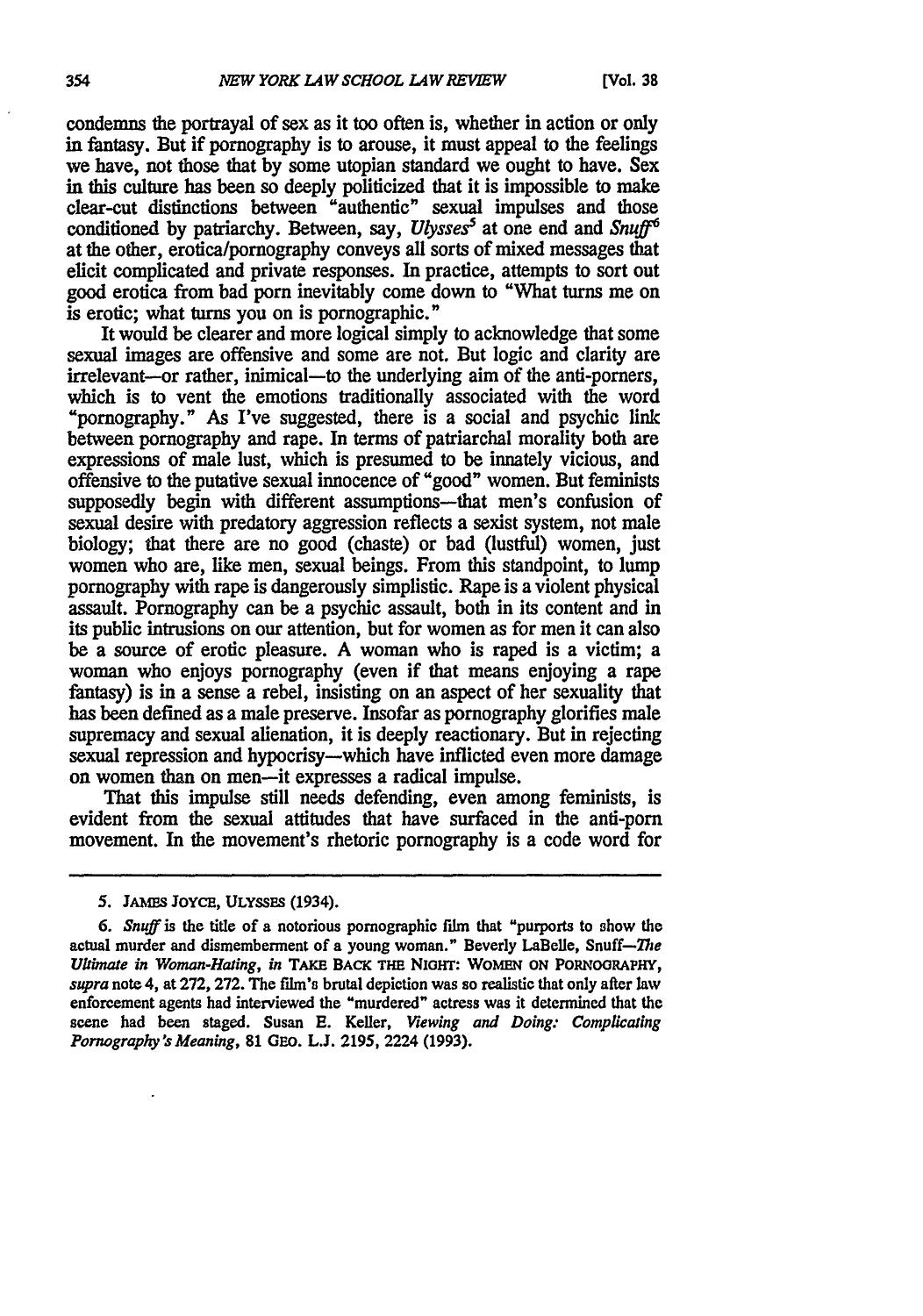19931

vicious male lust. To the objection that some women get off on porn, the standard reply is that this only shows how thoroughly women have been brainwashed by male values-though a WAP leaflet goes so far as to suggest that women who claim to like pornography are lying to avoid male opprobrium. (Note the good-girl-versus-bad-girl theme, reappearing as healthy-versus-sick, or honest-versus-devious; for "brainwashed" read "seduced.") And the view of sex that most often emerges from talk about "erotica" is as sentimental and euphemistic as the word itself: lovemaking should be beautiful, romantic, soft, nice, and devoid of messiness, vulgarity, impulses to power, or indeed aggression of any sort. Above all, the emphasis should be on *relationships,* not (yuck) *organs.* This goodygoody concept of eroticism is not feminist but feminine. It is precisely sex as an aggressive, unladylike activity, an expression of violent and unpretty emotion, an exercise of erotic power, and a specifically genital experience that has been taboo for women. Nor are we supposed to admit that we, too, have sadistic impulses, that our sexual fantasies may reflect forbidden urges **to** turn the tables and get revenge on men. (When a woman is aroused by a rape fantasy, is she perhaps identifying with the rapist as well as the victim?)

At the WAP conference lesbian separatists argued that pornography reflects patriarchal sexual relations; patriarchal sexual relations are based on male power backed by force; ergo, pornography is violent. This dubious syllogism, which could as easily be applied to romantic novels, reduces the whole issue to hopeless mush. If all manifestations of patriarchal sexuality are violent, then opposition to violence cannot explain why pornography (rather than romantic novels) should be singled out as a target. Besides, such reductionism allows women no basis for distinguishing between consensual heterosexuality and rape. But this is precisely its point; as a number of women at the conference put it, "In a patriarchy, all sex with men is pornographic." Of course, to attack pornography, and at the same time equate it with heterosexual sex, is implicitly to condemn not only women who like pornography, but women who sleep with men. This is familiar ground. The argument that straight women collaborate with the enemy has often been, among other things, a relatively polite way of saying that they consort with the beast. At the conference, I couldn't help feeling that proponents of the separatist line were talking like the modern equivalents of women who, in an era when straightforward prudery was socially acceptable, joined convents to escape men's rude sexual demands. It seemed to me that their revulsion against heterosexuality was serving as the thinnest of covers for disgust with sex itself. In any case, sanitized feminine sexuality, whether straight or gay, is as limited as the predatory masculine kind and as central to women's oppression; a major function of misogynist pornography is to scare us into embracing it. As a further incentive, the good cops stand ready to assure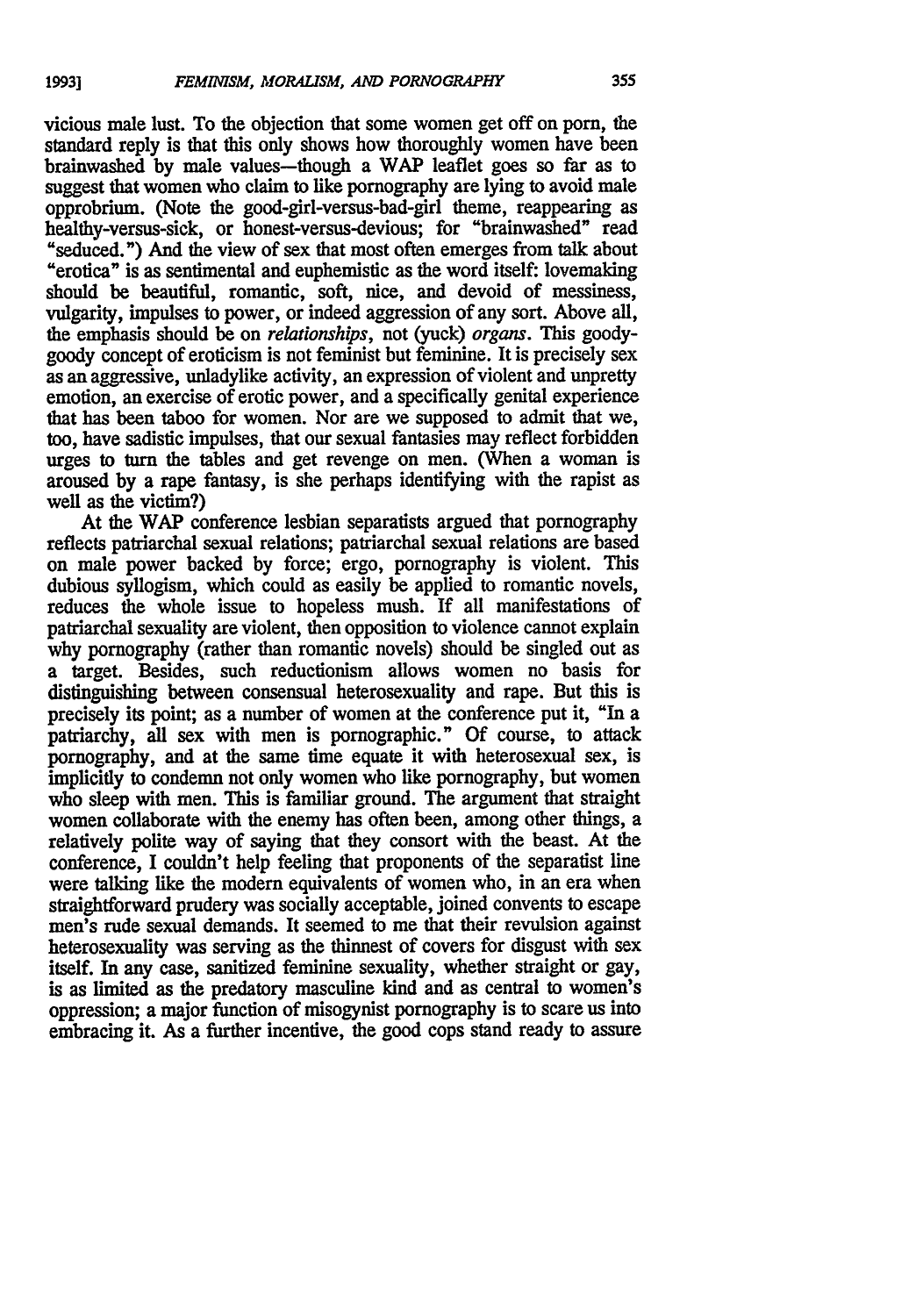us that we are indeed morally superior to men, that in our sweetness and nonviolence (read passivity and powerlessness) lies our strength.

Women are understandably tempted to believe this comforting myth. Self-righteousness has always been a feminine weapon, a permissible way to make men feel bad. Ironically, it is socially acceptable for women to display fierce aggression in their crusades against male vice, which serve as an outlet for female anger without threatening male power. The temperance movement, which made alcohol the symbol of male violence, did not improve the position of women; substituting porn for demon rum won't work either. One reason it won't is that it bolsters the good girl-bad girl split. Overtly or by implication it isolates women who like porn or pornographic<sup>"</sup> sex or who work in the sex industry. WAP has refused to take a position on prostitution, yet its activities-particularly its support for cleaning up Times Square<sup>7</sup>-will affect prostitutes' lives. Prostitution raises its own set of complicated questions. But it is clearly not in women's interest to pit "good" feminists against "bad" whores (or topless dancers, or models for skin magazines).

So far, the issue that has dominated public debate on the anti-porn campaign is its potential threat to free speech. Here too the movement's arguments have been full of contradictions. Susan Brownmiller and other WAP organizers claim not to advocate censorship and dismiss the civil liberties issue as a red herring dragged in by men who don't want to face the fact that pornography oppresses women.<sup>8</sup> Yet at the same time, WAP endorses the Supreme Court's contention that obscenity is not protected speech, a doctrine I-and most civil libertarians-regard as a clear infringement of First Amendment rights. Brownmiller insists that the First Amendment was designed to protect political dissent, not expressions of women-hating violence.<sup>9</sup> But to make such a distinction is to defeat the

*9. See* Susan Brownmiller, *Let's Put Pornography Back in the Closet, in TAKi* BACK THE NIGHT: **WOMAN** ON PORNOGRAPHY, *supra* note 4, at **252, 252-53** (agreeing with Chief Justice Warren Burger's statement in Miller v. California, 413 **U.S. 15,** 34 **(1973),** that "to equate free and robust exchange of ideas and political debate with

<sup>7.</sup> See, e.g., Barbara Basler, *5,000 Join Feminist Group's Rally In Tunes Sq.* Against Pornography, N.Y. TIMES, Oct. 21, 1979, at L41. Led by Gloria Steinem, Bella Abzug, and Susan Brownmiller, the demonstrators, who carried a banner that stretched across Broadway, marched from Columbus Circle to Bryant Park, where a rally was held. *Id.*

<sup>8.</sup> *See, e.g.*, SUSAN BROWNMILLER, AGAINST OUR WILL: MEN, WOMEN, AND RAPE 394 (1975) ("Pornography, like rape, is a male invention, designed to dehumanize women **...** not to free sensuality from... inhibition"); *id.* at 394-95 (contending that it is the same liberals who recognized the oppressive power of anti-Semitic and racist propaganda who now "fervidly maintain" that the anti-female propaganda of pornography is "a valid extension of freedom of speech that must be preserved as a Constitutional right.").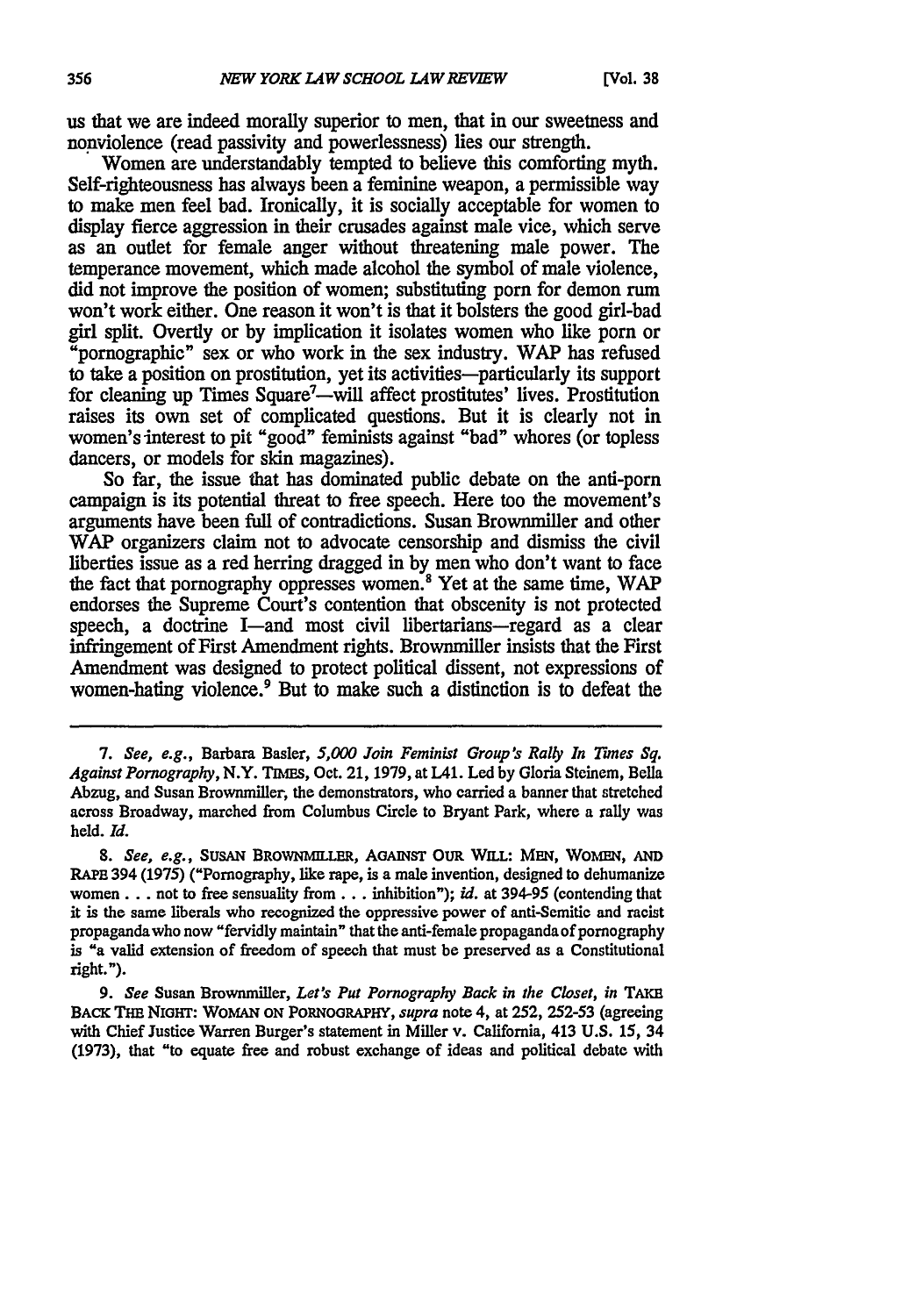amendment's purpose, since it implicitly cedes to the government the right to define "political." (Has there ever been a government willing to admit that its opponents are anything more than anti-social troublemakers?) Anyway, it makes no sense to oppose pornography on the grounds that it's sexist propaganda, then turn around and argue that it's not political. Nor will libertarians be reassured by WAP's statement that "We want to change the definition of obscenity so that it focuses on violence, not sex." Whatever their focus, obscenity laws deny the right of free expression to those who transgress official standards of propriety-and personally, I don't find WAP's standards significantly less oppressive than Warren Burger's. Not that it matters, since WAP's fantasies about influencing the definition of obscenity are appallingly naïve. The basic purpose of obscenity laws is and always has been to reinforce cultural taboos on sexuality and suppress feminism, homosexuality, and other forms of sexual dissidence. No pornographer has ever been punished for being a woman-hater, but not too long ago information about female sexuality, contraception, and abortion was assumed to be obscene. In a male supremacist society the only obscenity law that will not be used against women is no law at all.

As an alternative to an outright ban on pornography, Brownmiller and others have advocated restricting its display.<sup>10</sup> There is a plausible case to be made for the idea that anti-woman images displayed so prominently that they are impossible to avoid are coercive, a form of active harassment that oversteps'the bounds of free speech. But aside from the evasion involved in simply equating pornography with misogyny or sexual sadism, there are no legal or logical grounds for treating sexist material any differently from (for example) racist or anti-Semitic propaganda; an equitable law would have to prohibit any kind of public defamation. And the very thought of such a sweeping law has to make anyone with an imagination nervous. Could Catholics claim they were being harassed by nasty depictions of the pope? Could Russian refugees argue that the display of Communist literature was a form of psychological torture? Would pro-abortion material be taken off the shelves on the grounds that it defamed the unborn? I'd rather not find out.

At the moment the First Amendment issue remains hypothetical; the movement has concentrated on raising the issue of pornography through demonstrations and other public actions. This is certainly a legitimate strategy. Still, I find myself more and more disturbed by the tenor of antipornography actions and the sort of consciousness they promote;

commercial exploitation of obscene material demeans the grand conception of the First Amendment and its high purposes in the historic struggle for freedom").

<sup>10.</sup> *See id.* at 258 ("We are not saying 'Smash the presses'... but simply 'Get the stuff out of sight.'").